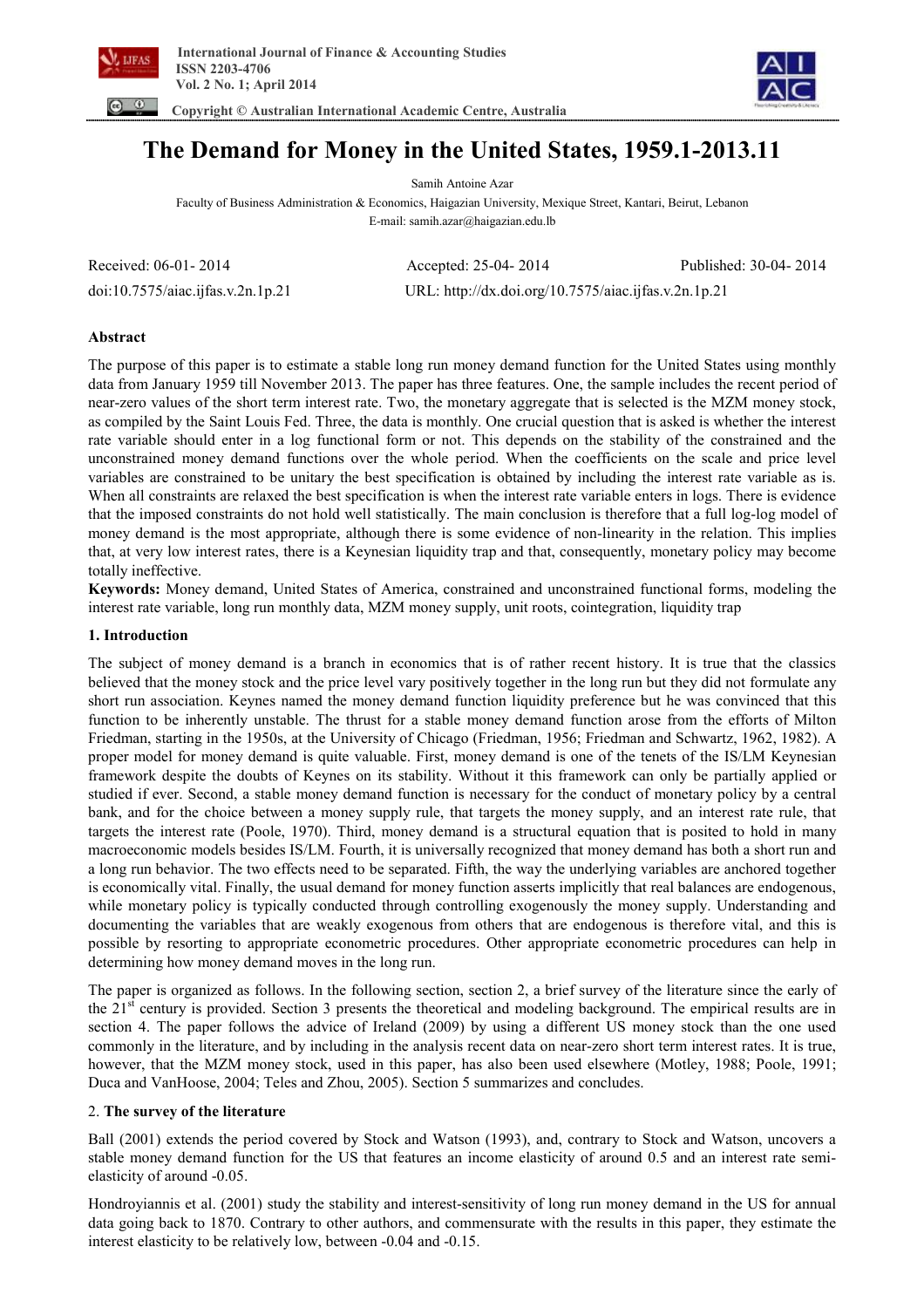Oh (2002) finds that during the period between January 1961 and December 1992 the demand for money is highly stable when the money stock M1 is used.

Sarno et al. (2003) estimate a nonlinear equilibrium correction model for real balances, using annual data for the US going back to 1869. See also Minford (2004) where a non-linear money demand relation is uncovered for the United Kingdom. Sarno et al. (2003) argue that since the examined period has witnessed many fundamental changes in the key variables affecting money demand it is unlikely that the latter function will turn out to be stable and linear over the whole period. Their analysis is correct and they find empirical evidence for nonlinearity where the non-linearity depends on the speed of adjustment to the long run. In this paper a different non-linear relation that is based on calendar breaks receives some support although the hypothesis of a stable and linear money demand function over a relatively long period from 1959 till 2013 receives also some support.

Schmidt (2004) reexamines the significance of the interest rate variable in money demand. He finds the interest rate to be strongly exogenous, not influenced by either lagged variables or by the cointegration lagged residual. He also rejects a unitary coefficient for the price level variable.

Teles and Zhou (2005) try to find out which measure of money is the most appropriate. They conclude that the money stock M1 was good enough until the end of the 1970s, after which time the MZM money stock becomes more relevant. They estimate the interest elasticity to be between -0.20 and -0.26.

Dutkowsky et al. (2006) define new narrow money stocks for the US, named by them M1RS and M1S, which take into consideration the reclassification by banks of demand deposits into instruments with zero statutory reserve requirements. This enables banks to avoid reserve requirements. They find in general that the newly defined money stocks provide for more stable money demand relations. They also use the MZM money stock in their analysis.

Haug and Tam (2007) analyze the money demand relation relative to the monetary base (M0) and to the money supply stocks M1 and M2. They are interested to know which specification is better: including the interest rate variable in level or in log. They also consider a non-linear error-correction model with smooth transition. Cointegration, or a long run relation, is found when the opportunity cost of money is the short term interest rate. The interest rate elasticity is measured to be -0.49 for M0, -0.40 for M1, and -0.29 for M2. For the post war data the best model is that for the monetary base with the inclusion of the log of the interest rate variable.

Schmidt (2008) estimates a comprehensive four-equation model of money demand and money supply. Particularly significant is Schmidt's rejection of a money demand price elasticity of one and his support for a price elasticity that is less than one. This is consistent with the evidence in this paper. Also, consistent with this paper, Schmidt (2008) finds that the interest rate variable is weakly exogenous. However he finds that real income is also weakly exogenous which does not correspond to the evidence in this paper.

Choi and Jung (2009) study the stability of the US money demand function. They find that there is no stable long run relation between 1959 and 2000. Indeed two breaks exist, the first around April 1974 and the second around February 1986. And in each sub-sample the money demand function is stable. This paper finds other breaks.

Rao and Kumar (2011) estimate a money demand function for the US money stock M1on an annual basis. They include a trend in their equations and discover a break in 1998. But their estimate of the income elasticity is unitary which contradicts the finding in this paper.

# **3. The theory and the models**

The theory of money demand spans already one century. The major issues tackled are the choice of variables in the demand for money equation, the functional forms, and the specification issues (Sriram, 1999). The earliest formulation is due to Fisher (1911), who started from the equation of exchange MV≡PY, which is an identity and where M is the nominal money stock, V is the velocity of circulation of money, P is the price level, and Y is income or wealth. Fisher's theory assumes that the velocity is constant and that output is fixed, leaving a proportionate relation between money and prices. Therefore, in the long run, money is neutral and does not affect real variables. Pigou (1917) and the Cambridge economists used the same relation but assumed only velocity to be constant. The result is that nominal money and nominal income move together. Later all other theories found that money is determined positively by a scale variable and negatively by an opportunity cost of money. Keynes (1953) separated money into transaction and precautionary on the one hand and speculative on the other hand. The first two are a function of a scale variable, while the third is a function of an interest rate variable. Keynes is an exception in the literature because, in his mind, the interest rate serves for speculation on bond prices and depends on a normal level of interest rates, and is not strictly speaking an opportunity cost of money. From then on demand for money was essentially considered to be demand for real money balances.

Baumol (1952) and Tobin (1956) use an inventory theoretic model for cash balances and demonstrate that the transaction portion of money depends also on the interest rate, contrary to what Keynes assumed. They find from their model that the income elasticity of money should be 0.5 and that the interest elasticity should be -0.5.

Tobin (1958) initiated a different theoretical approach by considering money as a store of value and by stressing the importance of the expected returns and risks of different financial assets, from a portfolio point of view, in the demand for money.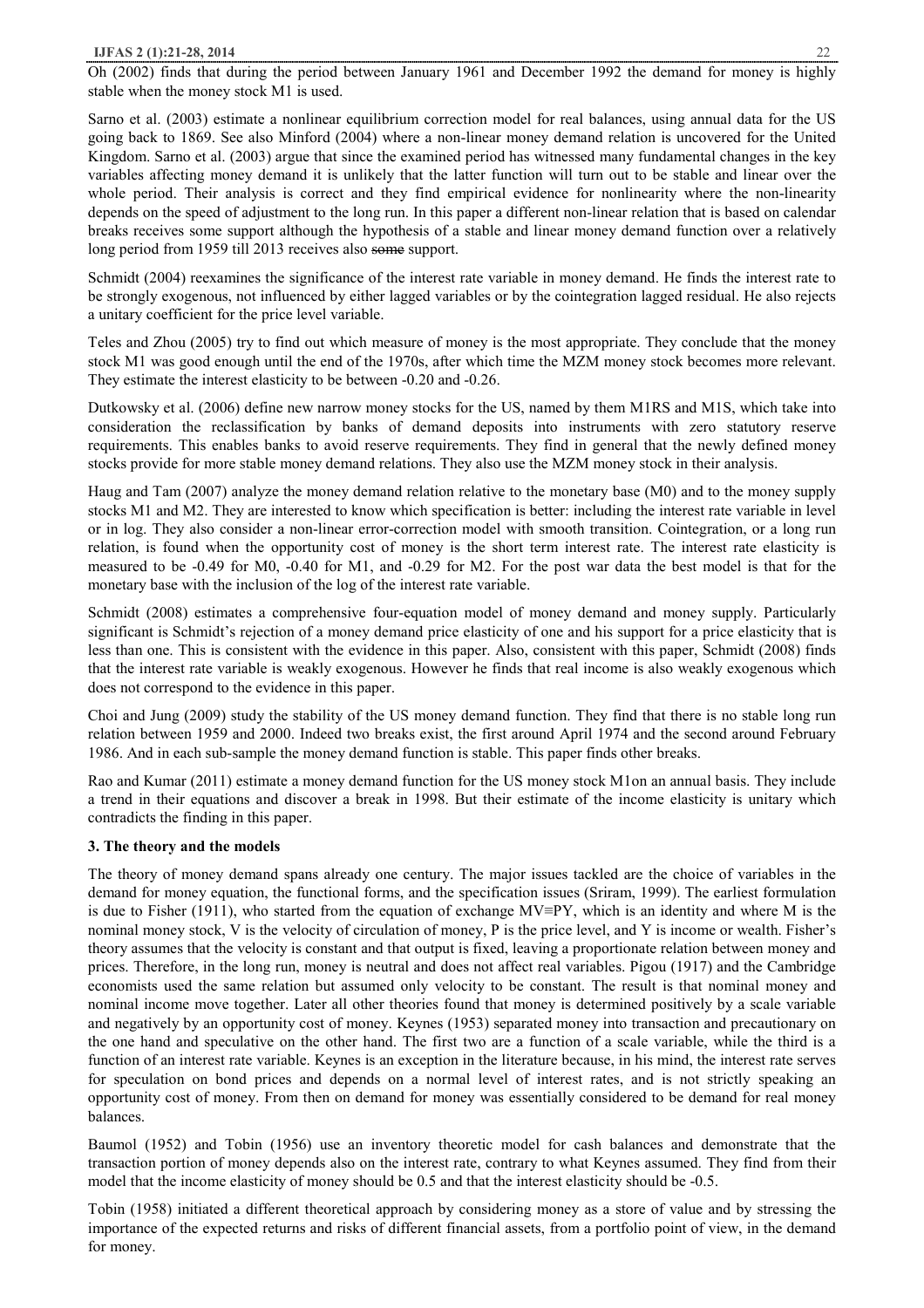#### **IJFAS 2 (1):21-28, 2014** 23

The monetarist tradition, exemplified by the works of Friedman that were referred to above, sees in the demand for money a demand like that for any other consumer commodity. The determinants of the demand for a consumer commodity and those of money should be the same. This also implies that real money is a function of a scale variable, and an interest rate variable, which is the price of money. But because of empirical irregularities the model is set into a partial adjustment framework where the lagged value of real money enters as an independent variable. This model became very popular in the 1970s but suffered from a specification problem and highly restrictive dynamics. In the 1980s buffer-stock models were more popular. These models include in the demand for money function an additional disequilibrium variable which is unanticipated money (Carr and Darby, 1981; Laidler, 1984). Unanticipated money is said to increase money holdings. More recently modeling relied on the micro foundations of monetary economics. In these models the scale variable is not aggregate income but aggregate consumption (Sargent, 1987; McCallum, 1989). In the 1990s the research was directed mainly to estimating long run cointegration relations and short run errorcorrection models. In the 2000s the stress was put mostly on the stability of the money demand function and especially on the existence of non-linearities.

The theoretical functional form starts from the most parsimonious model to the most unrestricted version. If *M* is the money stock, P is the price level, Y is a scale variable in real terms, r is the interest rate, and In stands for the natural logarithm, then two specifications are of interest (Lucas, 2000; Ireland, 2009):

$$
\ln M - \ln P - \ln Y = \alpha + \beta \ln r + \varepsilon \qquad \beta < 0 \tag{1}
$$

$$
\ln M - \ln P - \ln Y = \alpha^* + \beta^* r + \varepsilon^* \qquad \beta^* < 0 \tag{2}
$$

where  $\varepsilon$  and  $\varepsilon$ <sup>\*</sup> are regression residuals, and  $\alpha$ ,  $\beta$ ,  $\alpha$ <sup>\*</sup>, and  $\beta$ <sup>\*</sup> are coefficients to be estimated. In this regard  $\beta$  is the interest rate elasticity of money demand, and  $\beta$ <sup>\*</sup> is the interest rate semi-elasticity of money demand. These two specifications assume that money demand is a demand for real money and that the income elasticity is unitary, which is exactly what is usually found in the empirical literature (Sriram, 2001). Since  $\ln M$ ,  $\ln P$ ,  $\ln Y$ ,  $\ln r$ , and *r* are usually found to be integrated of order one, equations (1) and (2) assume implicitly that the first three variables are not cointegrated together, an assumption which is too strong to be acceptable because it means that there is no long run relation between these three variables. If there is a long run relation then the combination of the three variables will be integrated of order zero. Hence, this is contrary to standard knowledge. Especially noteworthy is that, since the left hand sides of equations (1) and (2) are non-stationary, this means that real balances and real income are not cointegrated, and therefore have no long run relation, something which is against the standard paradigm.

Equations (1) and (2) can be less restricted as follows:

$$
\ln M - \ln P = \beta_0 + \beta_1 \ln Y + \beta_2 \ln r + \varepsilon \qquad \beta_1 > 0 \text{ and } \beta_2 < 0 \qquad (3)
$$

$$
\ln M - \ln P = \gamma_0 + \gamma_1 \ln Y + \gamma_2 r + \varepsilon^* \qquad \gamma_1 > 0 \quad \text{and} \quad \gamma_2 < 0 \tag{4}
$$

where  $\varepsilon$  and  $\varepsilon$ <sup>\*</sup> are regression residuals, and  $\beta_0$ ,  $\beta_1$ ,  $\beta_2$ ,  $\gamma_0$ ,  $\gamma_1$ , and  $\gamma_2$  are coefficients to be estimated. In this regard  $\beta_1$  and  $\gamma_1$  are the scale elasticities,  $\beta_2$  is the interest rate elasticity of money demand, and  $\gamma_2$  is the interest rate semielasticity of money demand. Equations (3) and (4) are the most researched functional forms of money demand. See, for example, the early papers by Baba et al. (1992) and McNown and Wallace (1992). Since ln *M*,ln *P*,ln*Y*,ln *r*, and *r* are usually found to be integrated of order one, equations (3) and (4) assume implicitly that ln *M* and ln *P* are not cointegrated, an assumption which is also too strong to be acceptable because it means that there is no long run relation between these two variables, and no room for long run neutrality of money. This is again contrary to theoretical standards, although equations (3) and (4) are the most common functional forms of money demand that are estimated in the empirical literature. Indeed there is a forceful argument that the dependent variable should be the log of real money balances. However instead of imposing this constraint ad hoc or otherwise a totally unconstrained version of money demand can be justifiable as follows (as in Miller, 1991):

$$
\ln M = \beta_0 + \beta_1 \ln Y + \beta_2 \ln r + \beta_3 \ln P + \varepsilon \qquad \beta_1 > 0, \ \beta_2 < 0 \text{ and } \beta_3 > 0 \tag{5}
$$

$$
\ln M = \gamma_0 + \gamma_1 \ln Y + \gamma_2 r + \gamma_3 \ln P + \varepsilon^* \qquad \gamma_1 > 0, \ \gamma_2 < 0 \ \text{ and } \ \gamma_3 > 0 \tag{6}
$$

where  $\varepsilon$  and  $\varepsilon$ <sup>\*</sup> are regression residuals, and  $\beta_0$ ,  $\beta_1$ ,  $\beta_2$ ,  $\beta_3$ ,  $\gamma_0$ ,  $\gamma_1$ ,  $\gamma_2$ , and  $\gamma_3$  are coefficients to be estimated. There is a possibility that  $\beta_3$  and  $\gamma_3$  may not be unitary. This arises if prices are sticky even in the long run, or if prices have real long run effects on the economy. Equations  $(1)$ ,  $(3)$ , and  $(5)$  make allowance for a liquidity trap while equations  $(2)$ , (4), and (6) incorporate a satiety level for the interest rate. In addition the two specifications, especially the ones in equations (1) and (2), imply different welfare costs for the inflation rate (Lucas, 2000; Ireland, 2009).

### **4. The empirical results**

All data are taken from the web site of the Federal Reserve Bank of Saint Louis. The selection for the money stock is the zero-maturity MZM money supply. The price level is the Consumer Price Index: All items for the US. The interest rate is the secondary market yield of the 3-month Treasury bill. The scale variable is the real disposable personal income. The data is monthly from the end of December 1958 to the end of March 2014 at the most, and from the end of January 1959 to the end of November 2013 at the least. All computations are carried out using the EViews 8 (2013) statistical package.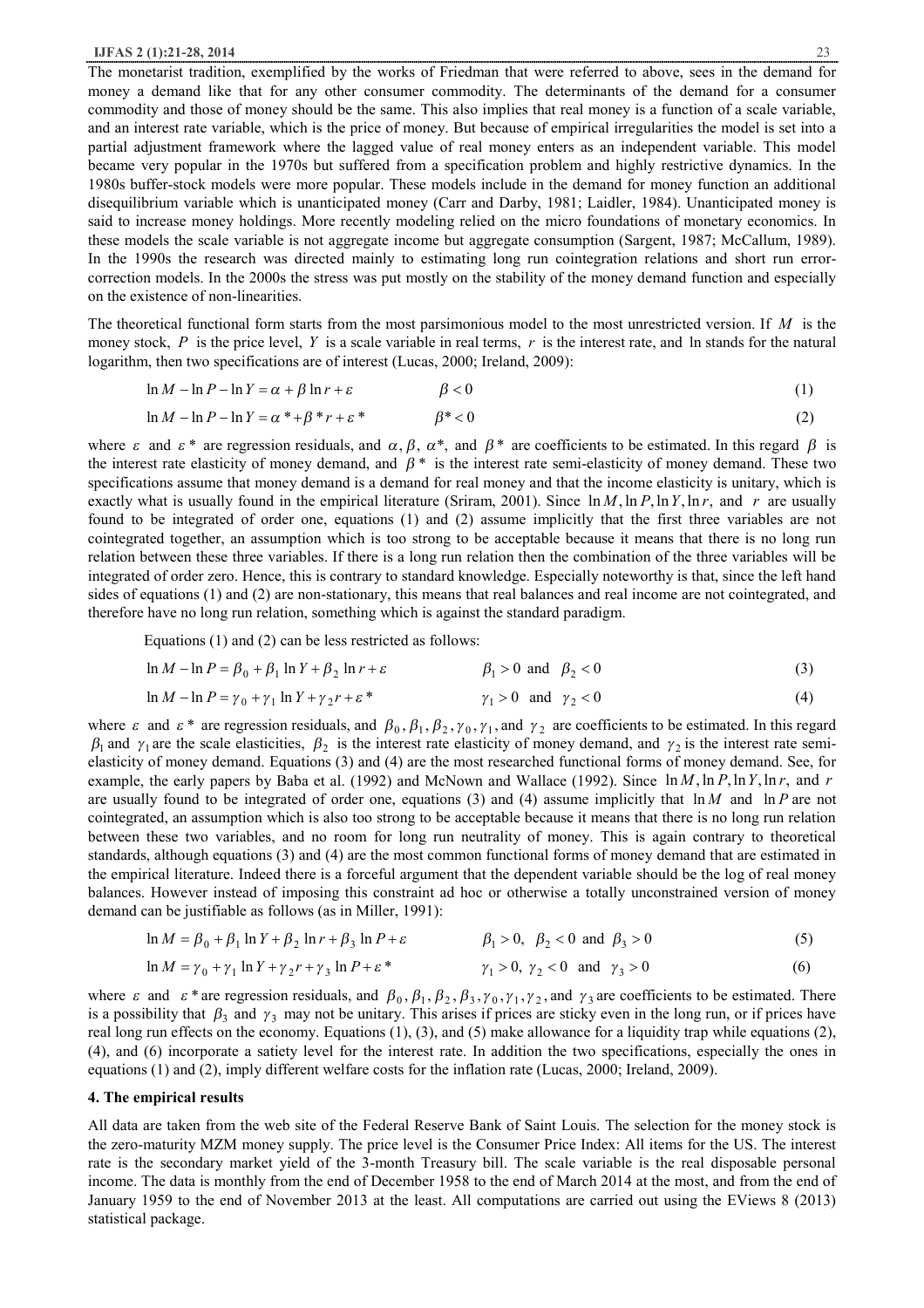### **IJFAS 2 (1):21-28, 2014** 24

All the series are logged, except for the T-bill yield which is both logged and kept as is. In total there are 5 series to be tested for unit roots (Table 1). In addition there are two other series: the log of real money and the log of the ratio of real money to real disposable personal income. Two unit root tests are implemented: the Phillips and Perron test (1988) and the KPSS test (Kwiatkowski et al., 1992). The results are concordant except for one series, the continuously compounded inflation rate, or the change in the logs of the price level, which is found to be non-stationary according to the KPSS test but stationary according to the Phillips and Perron test. Otherwise all logged series are integrated of order one, and the changes in the logs are stationary, i.e. integrated of order zero. The T-bill yield and its change follow the same distributional properties as the logged series and their first-differences. Hence it can be rightly concluded that in general the seven variables are integrated of order 1, and consequently are stationary in first-differences. See Table 1.

| Table 1. Unit root tests with a constant and a trend. |
|-------------------------------------------------------|
|-------------------------------------------------------|

| Variable X                                                                                   | Tests on X  |         | Tests on $\Delta(X)$ |        |
|----------------------------------------------------------------------------------------------|-------------|---------|----------------------|--------|
|                                                                                              | <b>KPSS</b> | PP      | <b>KPSS</b>          | PP     |
| 3-month US Treasury bill $r$                                                                 | $<1\%$      | $>10\%$ | $>10\%$              | $<1\%$ |
| Log of the 3-month US Treasury bill $\ln r$                                                  | $<1\%$      | $>10\%$ | $>10\%$              | $<1\%$ |
| Log of the MZM money stock $\ln M$                                                           | $<1\%$      | $>10\%$ | $>10\%$              | $<1\%$ |
| Log of the Consumer Price Index: Total items for the U.S. $\ln P$                            | $<1\%$      | $>10\%$ | $<1\%$               | $<1\%$ |
| Log of the real disposable personal income $\ln Y$                                           | $<1\%$      | $>10\%$ | $>10\%$              | $<1\%$ |
| Log of the ratio of money to the price level $\ln M - \ln P$                                 | $<1\%$      | $>10\%$ | $>10\%$              | $<1\%$ |
| Log of the ratio of real money to real disposable personal income<br>$\ln M - \ln P - \ln Y$ | $<1\%$      | $>10\%$ | $>10\%$              | $<1\%$ |

Notes: In is the natural logarithm. The null hypothesis of the KPSS test is stationarity (Kwiatkowski et al., 1992). The null hypothesis of the PP test is non-stationarity (Phillips and Perron, 1988). The actual one-sided p-values of the PP test are retrieved from MacKinnon (1996). The sample size is monthly, from the end of December 1958 to the end of March 2014 at the most, and from the end of January 1959 to the end of November 2013 at the least.

Next cointegration tests are carried out following the methodology in Johansen (1988, 1991, and 1995) and in Johansen and Juselius (1990). These tests begin by the most restrictive specifications, which are equations (1) and (2) to the least restrictive, which are equations (5) and (6). The results for equation (1) are in Table 2.

Although the coefficient on the log of the interest rate is of a reasonable magnitude and has the correct sign the test fails to find any cointegration, or long run relation, between the log of the interest rate and the log of the ratio of real money on real disposable personal income by both the trace statistic and the maximum Eigen value statistic. Table 3 replaces the log of the interest rate variable with the same variable but without logs. The semi-elasticity of money demand with respect to the interest rate is negative, is statistically significant, and has a value of -120.8158. This high figure in absolute value is explainable by noting that the interest rate variable is divided by 1200 to get monthly decimal figures. Without this adjustment the semi-elasticity is -0.1007. The existence of one cointegration equation fails to be rejected by both the trace statistic and the maximum Eigen value statistic. This gives support to the specification in equation (2), i.e. including the interest rate variable as is, i.e. without logging it.

|                      | Table 2. Cointegration tests. The tested relation is: $\ln M - \ln P - \ln Y = \alpha + \beta \ln r$ . T-statistic in parenthesis |  |
|----------------------|-----------------------------------------------------------------------------------------------------------------------------------|--|
| $\alpha$ = -0.136059 | $B = -0.166031(-2.28209)$                                                                                                         |  |

|                                                                                     | $\tilde{ }$<br>. <i>.</i> | $0.100001$ $(2.20000)$ |                   |             |
|-------------------------------------------------------------------------------------|---------------------------|------------------------|-------------------|-------------|
| Hypothesized number of                                                              | Eigen value               | Trace statistic        | 5% critical value | Probability |
| cointegration equations                                                             |                           |                        |                   |             |
| None                                                                                | 0.007819                  | 5.434018               | 15.49471          | 0.7611      |
| At most 1                                                                           | 0.000433                  | 0.284322               | 3.841466          | 0.5939      |
| The actual n-values are retrieved from MacKinnon et al. (1999). The lag length is 3 |                           |                        |                   |             |

values are retrieved from MacKinnon et al. (1999). The lag length is 3.

| Hypothesized number of  | Eigen value                                                | Maximum Eigen value                                          | 5% critical value | Probability |
|-------------------------|------------------------------------------------------------|--------------------------------------------------------------|-------------------|-------------|
| cointegration equations |                                                            | statistic                                                    |                   |             |
| None                    | 0.007819                                                   | 149696                                                       | 14.26460          | 0.7228      |
| At most 1               | 0.000433                                                   | 0.284322                                                     | 3.841466          | 0.5939      |
| <b>CONTRACTOR</b>       | $\sim$ $\sim$ $\sim$ $\sim$ $\sim$ $\sim$ $\sim$<br>$\sim$ | $\sim$ $\sim$ $\sim$ $\sim$ $\sim$ $\sim$ $\sim$ $\sim$<br>. |                   |             |

The actual p-values are retrieved from MacKinnon et al. (1999). The lag length is 3.

# Table 3. Cointegration tests. The tested relation is:  $\ln M - \ln P - \ln Y = \alpha + \beta r$ . T-statistic in parenthesis

|                         | $= -120.8158(-6.17369)$<br>$\alpha$ = -0.165683                        |                 |                   |             |  |
|-------------------------|------------------------------------------------------------------------|-----------------|-------------------|-------------|--|
| Hypothesized number of  | Eigen value                                                            | Trace statistic | 5% critical value | Probability |  |
| cointegration equations |                                                                        |                 |                   |             |  |
| None                    | 0.027998                                                               | 20.35142        | 15.49471          | 0.0085      |  |
| At most 1               | 0.002575                                                               | .694181         | 3.841466          | 0.1930      |  |
| <b>CONTRACTOR</b>       | $\sim$ $\sim$ $\sim$ $\sim$ $\sim$ $\sim$ $\sim$ $\sim$<br>$\sim$<br>. | .               |                   |             |  |

The actual p-values are retrieved from MacKinnon et al. (1999).The lag length is 2.

| Hypothesized number of                                        | Eigen value | Maximum Eigen value | 5% critical value | Probability |
|---------------------------------------------------------------|-------------|---------------------|-------------------|-------------|
| cointegration equations                                       |             | statistic           |                   |             |
| None                                                          | 0.027998    | 18.65724            | 14.26460          | 0.0095      |
| At most 1                                                     | 0.002575    | .694181             | 3.841466          | 0.1930      |
| $T1 = 1$ $T = 1$ $T = 10$ $T = 1$ $T = 10000$ $T = 1$ $T = 1$ |             |                     |                   |             |

The actual p-values are retrieved from MacKinnon et al. (1999). The lag length is 2.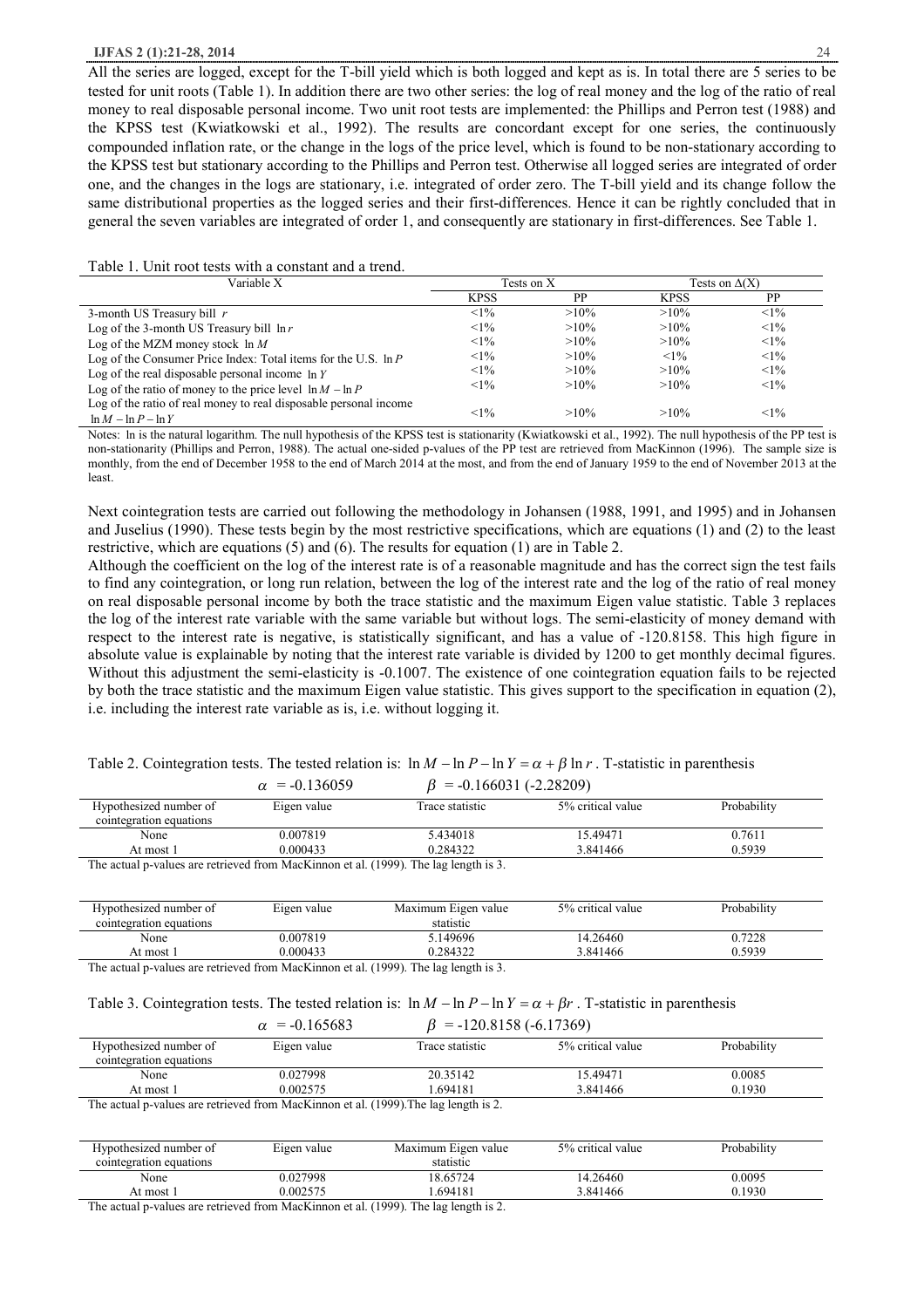Table 4 estimates equation (3). The evidence is similar to equation (1). Although both the log of the scale variable and the log of the interest rate variable have coefficients with the correct sign, with the accurate magnitude, and with the needed statistical significance, the cointegration test fails to reject no-cointegration.

|                                                                                      | $\alpha$ = 0.292810 | $\beta_1$ = 0.951961 (8.50442) | $\beta_2$ = -0.178872 (-4.13606) |             |
|--------------------------------------------------------------------------------------|---------------------|--------------------------------|----------------------------------|-------------|
| Hypothesized number of<br>cointegration equations                                    | Eigen value         | Trace statistic                | 5% critical value                | Probability |
| None                                                                                 | 0.024227            | 25.80365                       | 29.79707                         | 0.1347      |
| At most 1                                                                            | 0.014364            | 9.714918                       | 15.49471                         | 0.3033      |
| At most 2                                                                            | 0.000341            | 0.223877                       | 3.841466                         | 0.6361      |
| The actual p-values are retrieved from MacKinnon et al. (1999). The lag length is 3. |                     |                                |                                  |             |
| Hypothesized number of                                                               | Eigen value         | Maximum Eigen value            | 5% critical value                | Probability |
| cointegration equations                                                              |                     | statistic                      |                                  |             |
| None                                                                                 | 0.024227            | 16.08873                       | 21.13162                         | 0.2197      |
| At most 1                                                                            | 0.014364            | 9.491041                       | 14.26460                         | 0.2476      |
| At most 2                                                                            | 0.000341            | 0.223877                       | 3.841466                         | 0.6361      |

Table 4. Cointegration tests. The tested relation is:  $\ln M - \ln P = \alpha + \beta_1 \ln Y + \beta_2 \ln r$ . T-statistics in parenthesis

The actual p-values are retrieved from MacKinnon et al. (1999). The lag length is 3.

Equation (4), on the other hand, produces coefficients that are respectively 0.697303 for the scale variable, with a tstatistic of 12.5783, and -106.7706, or -0.0890 if divided by 1200, for the interest rate variable, with a t-statistic of - 9.36718. Moreover the null of no-cointegration is rejected by the trace statistic with a p-value of 0.0275, but not by the maximum Eigen value statistic which has a p-value of 0.0820. Therefore the evidence is mixed for this specification. See Table 5.

Table 5. Cointegration tests. The tested relation is:  $\ln M - \ln P = \alpha + \beta_1 \ln Y + \beta_2 r$ . T-statistics in parenthesis

|                                                   | $\alpha$ = 2.715047 | $\beta_1$ = 0.697303 (12.5783)                                                       | $\beta_2$ = -106.7706 (-9.36718) |             |
|---------------------------------------------------|---------------------|--------------------------------------------------------------------------------------|----------------------------------|-------------|
| Hypothesized number of<br>cointegration equations | Eigen value         | Trace statistic                                                                      | 5% critical value                | Probability |
| None                                              | 0.029319            | 31.98649                                                                             | 29.79707                         | 0.0275      |
| At most 1                                         | 0.018482            | 12.43559                                                                             | 15.49471                         | 0.1372      |
| At most 2                                         | 0.000273            | 0.179328                                                                             | 3.841466                         | 0.6719      |
|                                                   |                     | The actual p-values are retrieved from MacKinnon et al. (1999). The lag length is 2. |                                  |             |
| Hypothesized number of<br>cointegration equations | Eigen value         | Maximum Eigen value<br>statistic                                                     | 5% critical value                | Probability |
| None                                              | 0.029319            | 19.55091                                                                             | 21.13162                         | 0.0820      |
| At most 1                                         | 0.018482            | 12.25626                                                                             | 14.26460                         | 0.1014      |
| At most 2                                         | 0.000273            | 0.179328                                                                             | 3.841466                         | 0.6719      |

The actual p-values are retrieved from MacKinnon et al. (1999). The lag length is 2.

The most crucial equations are equations (5) and (6) which do not constrain the coefficients of the log of the scale variable and the log of the price variable to be both +1. Table 6 presents the results when the interest rate variable enters in logs. All three coefficients on the three independent variables have the correct sign, are of reasonable magnitude, and have the needed statistical significance. The null of no-cointegration is rejected by both the trace statistic and the maximum Eigen value statistic. The evidence supports the existence of only one cointegration relation. The income elasticity of money demand is estimated to be 1.757152, the price elasticity is estimated to be 0.245634, and the interest rate elasticity is estimated to be -0.038668. However the null hypothesis that the slope on the log of the scale variable is +1 is rejected by a likelihood ratio test at very low marginal significance levels, less than 0.00001. Moreover the null hypothesis that the slope on the log of the price level is +1 is also rejected by a likelihood ratio test at very low marginal significance levels, less than 0.00001. The joint null hypothesis that these two constraints hold exactly is naturally rejected at very low marginal significance levels, again less than 0.00001. These results show that a specification that imposes unitary coefficients is readily rejected.

Table 6. Cointegration tests. The tested relation is:  $\ln M = \alpha + \beta_1 \ln Y + \beta_2 \ln r + \beta_3 \ln P$ . T-statistics in parenthesis

| $\alpha$ = -7.462348 | $\beta_1$ = 1.757152 (12.7671) | $\beta_2$ = -0.038668 (-3.03321) $\beta_3$ = 0.245634 (2.57357) |  |
|----------------------|--------------------------------|-----------------------------------------------------------------|--|
|----------------------|--------------------------------|-----------------------------------------------------------------|--|

| $\tilde{}$<br>rι                                                                     | $1.7071102$ (12.7.07.1) | ΡZ                  | $0.050000(2.05521)$ $P_4$ | $0.21002 + 12.0700$ |
|--------------------------------------------------------------------------------------|-------------------------|---------------------|---------------------------|---------------------|
| Hypothesized number of                                                               | Eigen value             | Trace statistic     | 5% critical value         | Probability         |
| cointegration equations                                                              |                         |                     |                           |                     |
| None                                                                                 | 0.106086                | 102.0710            | 47.85613                  | 0.0000              |
| At most 1                                                                            | 0.023815                | 28.50340            | 29.79707                  | 0.0699              |
| At most 2                                                                            | 0.012207                | 12.69174            | 15.49471                  | 0.1266              |
| At most 3                                                                            | 0.007040                | 4.634744            | 3.841466                  | 0.0313              |
| The actual p-values are retrieved from MacKinnon et al. (1999). The lag length is 3. |                         |                     |                           |                     |
|                                                                                      |                         |                     |                           |                     |
| Hypothesized number of                                                               | Eigen value             | Maximum Eigen value | 5% critical value         | Probability         |
| cointegration equations                                                              |                         | statistic           |                           |                     |
| None                                                                                 | 0.106086                | 73.56758            | 27.58434                  | 0.0000              |
| At most 1                                                                            | 0.023815                | 15.81165            | 21.13162                  | 0.2360              |
| At most 2                                                                            | 0.012207                | 8.057001            | 14.26460                  | 0.3730              |
| At most 3                                                                            | 0.007040                | 4.634744            | 3.841466                  | 0.0313              |

The actual p-values are retrieved from MacKinnon et al. (1999). The lag length is 3.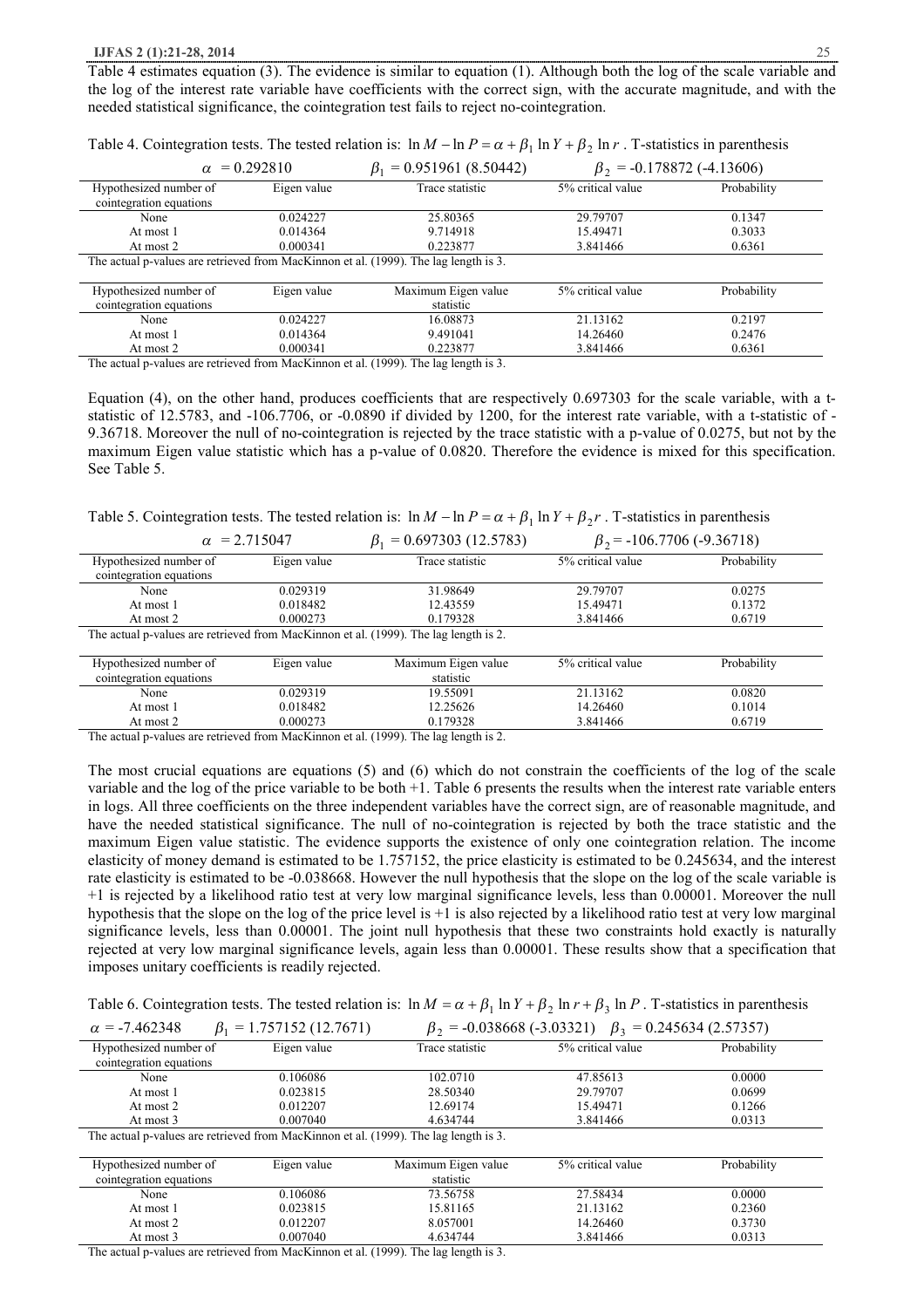#### **IJFAS 2 (1):21-28, 2014** 26

More evidence on the fact that equation (5) is the appropriate relation comes from the estimation of equation (6). Table 7 presents the results. These results show many discrepancies. One, the coefficient on the level of the interest rate is statistically significant but has the wrong sign. Two, the coefficient on the log of the price level is also statistically significant but also carries the wrong sign. Three, while the trace statistic finds three cointegration relations, the maximum Eigen value statistic finds only one. These discrepancies are enough to discredit this model and to provide support to the model of equation (5). In turn all equations, besides the unconstrained equation (5), can be considered misspecified because they impose constraints that do not hold statistically. Especially noteworthy is that the income elasticity and the price level elasticity are statistically different from one contrary to what is usually and currently posited. In addition, the fact that equation (5) passes all econometric requirements implies that the money demand relation in the US did not undergo a structural change during the period considered. In other terms the US money demand is stable for the extended period from January 1959 to November 2013.

| Table 7. Cointegration tests. The tested relation is: $\ln M = \alpha + \beta_1 \ln Y + \beta_2 r + \beta_3 \ln P$ . T-statistics in parenthesis |  |  |  |  |  |
|--------------------------------------------------------------------------------------------------------------------------------------------------|--|--|--|--|--|
|--------------------------------------------------------------------------------------------------------------------------------------------------|--|--|--|--|--|

| $\alpha$ = -18.72138                                                                 | $\beta_1$ = 2.933972 (8.74334) |                     | $\beta_2$ = 92.79540 (5.48385)<br>$\beta_3$ = -0.556472 (-2.35828) |             |  |  |  |
|--------------------------------------------------------------------------------------|--------------------------------|---------------------|--------------------------------------------------------------------|-------------|--|--|--|
| Hypothesized number of                                                               | Eigen value                    | Trace statistic     | 5% critical value                                                  | Probability |  |  |  |
| cointegration equations                                                              |                                |                     |                                                                    |             |  |  |  |
| None                                                                                 | 0.131202                       | 124.9337            | 47.85613                                                           | 0.0000      |  |  |  |
| At most 1                                                                            | 0.025120                       | 32.53033            | 29.79707                                                           | 0.0236      |  |  |  |
| At most 2                                                                            | 0.017567                       | 15.81550            | 15.49471                                                           | 0.0447      |  |  |  |
| At most 3                                                                            | 0.006329                       | 4.171662            | 3.841466                                                           | 0.0411      |  |  |  |
| The actual p-values are retrieved from MacKinnon et al. (1999). The lag length is 2. |                                |                     |                                                                    |             |  |  |  |
|                                                                                      |                                |                     |                                                                    |             |  |  |  |
| Hypothesized number of                                                               | Eigen value                    | Maximum Eigen value | 5% critical value                                                  | Probability |  |  |  |
| cointegration equations                                                              |                                | statistic           |                                                                    |             |  |  |  |
| None                                                                                 | 0.131202                       | 92.40337            | 47.58434                                                           | 0.0000      |  |  |  |
| At most 1                                                                            | 0.025120                       | 16.71482            | 21.13162                                                           | 0.1859      |  |  |  |
| At most 2                                                                            | 0.017567                       | 11.64384            | 14.26460                                                           | 0.1248      |  |  |  |

The actual p-values are retrieved from MacKinnon et al. (1999). The lag length is 2.

By looking on the coefficients on the error-correction variable it is found that only the interest rate variable has a statistically insignificant coefficient. This implies that the money stock, the scale variable, and the price level are endogenous variables while the interest rate is weakly exogenous (Mills and Markellos, 2008).

At most 3 0.006329 4.171662 3.841466 0.0411

The next step is to test for the stability and linearity of the error-correction models implied by the two competing cointegration regressions. These two cointegration regressions are: model equation (2) and model equation (5). The first model has a lag length of 2 (see Table 3) and the second a lag length of 3 (see Table 6).The lag lengths are selected by minimizing the Akaike information criterion. The independent variables in the first model are the two lags of the first difference of  $\ln M - \ln P - \ln Y$ , the current value and the two lags of the change in the level of the short term interest rate, and the lagged cointegration residual (see, for the latter, Table 3). All coefficients are statistically significantly different from zero. Especially noteworthy is the fact that the three coefficients on the interest rate variables are all negative. Hence there is both a negative short run and a negative long run impact of the interest rate on ln *M* - ln *P* - ln *Y* .Non-linearity is tested by finding out if there is one or more calendar break (Bai, 1997; Bai and Perron, 1998). A maximum of five breaks are allowed. Three specifications of the standard errors are considered: robust White standard errors (White, 1980), robust Newey-West HAC standard errors (Newey and West, 1987), and standard errors without any correction for autocorrelation and heteroscedasticity. There is evidence of calendar non-linearity and breaks for all three cases. In the first case there is one break: May 1985. In the second case there are four breaks: January 1969, March 1977, May 1985, and December 1998. In the last case there are three breaks: January 1969, March 1977, and May 1985. Since the number of breaks is different in the three cases this casts doubt on the stability of the short run relation. The conclusion is that the short run model of model equation (2) is not only non-linear but also highly unstable.

Since the lag length is three for the totally unrestricted model equation (5) (see Table 6), then the starting point is an error-correction model with three lags for each variable together with the current values of the growth rate in the short term interest rate, of the growth rate in the scale variable, and of the continuously compounded inflation rate, together with the lagged cointegration residual  $(\varepsilon_{t-1})$  retrieved from the relation in Table 6. Hence, omitting a regression error term, this relation is as follows:

$$
\Delta(\ln M_t) = \eta + \sum_{i=1}^3 \alpha_i \Delta(\ln M_{t-i}) + \sum_{i=0}^3 \beta_i \Delta(\ln Y_{t-i}) + \sum_{i=0}^3 \delta_i \Delta(\ln r_{t-i}) + \sum_{i=0}^3 \gamma_i \Delta(\ln P_{t-i}) + \rho \varepsilon_{t-1}
$$
(7)

One null hypothesis can then be stated as:  $\beta_0 = \beta_1 = \beta_2 = \beta_3 = \delta_1 = \delta_2 = \delta_3 = \gamma_0 = \gamma_2 = \gamma_3 = 0$ . This null hypothesis fails to be rejected with and actual p-value of 0.1923 when applying the likelihood ratio test statistic. The remaining coefficients are all statistically significantly different from zero with a lowest absolute t-statistic of 2.781113. The coefficient  $\delta_0$  is negative as expected with a t-statistic of -4.185644. The coefficient on the lagged regression residual  $\rho$  is also negative as expected with a t-statistic of -4.606926. What is noteworthy is the negative coefficient on the first lagged value of the inflation rate  $\gamma_1$  which has a t-statistic of -5.789261. It seems that in the short run the inflation rate is negatively related to the growth in the nominal money stock, while in the long run the price level is positively related to the log level of the money stock. This is not totally unrealistic. Non-linearity is tested by finding out if there is a one or more calendar break (Bai, 1997; Bai and Perron, 1998). A maximum of five breaks are allowed. Three specifications of the standard errors are considered as above: robust White standard errors, robust Newey-West HAC standard errors,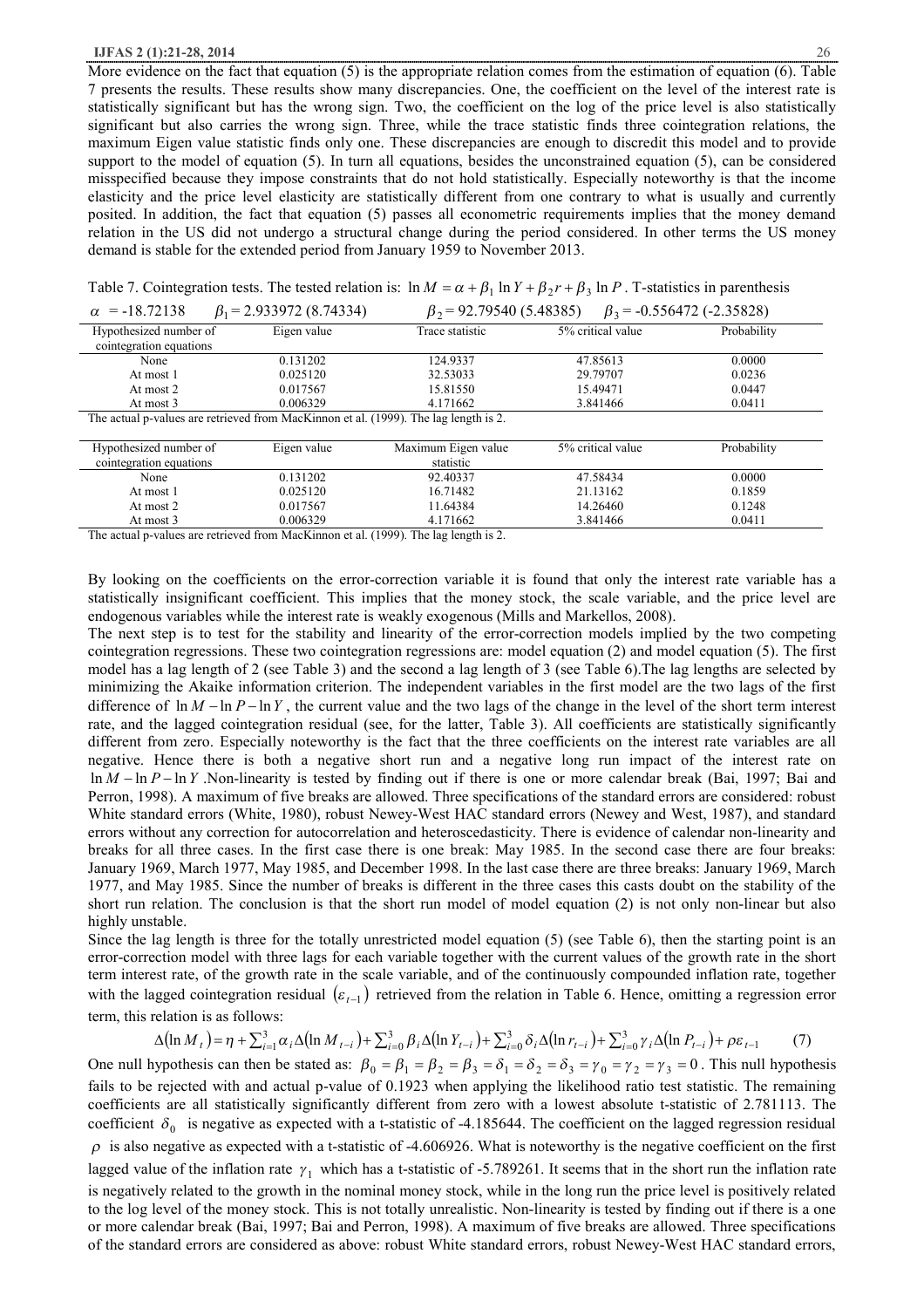and standard errors without any correction for autocorrelation and heteroscedasticity. In the first case and the third case there are the same four breaks: February 1970, September 1982, February 1993, and December 2002. In the second case no breaks are selected. Hence there is some evidence for non-linearity but even this evidence of non-linearity supports stability of the relation since the same break points are selected. All this confirms that relation equation (5) is the best specification even if there is some support for non-linearity. Therefore the evidence for a liquidity trap is strong.

5. **Conclusion**

The purpose of this paper is to estimate a long run money demand function for the United States using monthly data from January 1959 till November 2013. The paper tries to find out whether the interest rate variable should enter in a log functional form or not. The two functional forms imply different theoretical underpinnings. In addition constrained and unconstrained money demand functions are tested for stability over the whole period. The usual constraints are unitary coefficients on the scale variable and on the price level variable. When these coefficients are constrained to be unitary the best specification is obtained by including the interest rate variable as is. When all constraints are relaxed the best specification is when the interest rate variable enters in logs. There is evidence that the imposed constraints do not hold statistically. The main conclusion is therefore that a complete log-log model of money demand is the most appropriate, although there is some evidence for non-linearity, represented by calendar breaks. This implies that, at very low interest rates, there is a Keynesian liquidity trap wherein monetary policy becomes totally ineffective.

# **References**

Ball, J. (2001). Another look at long-run money demand. *Journal of Monetary Economics*, 47, 31-44. http://dx.doi.org/10.1016/S0304-3932(00)00043-X

Bai, J. (1997). Estimating multiple breaks one at a time. *Econometric Theory*, 13, 315-352. http://dx.doi.org/10.1017/S0266466600005831

Bai, J., & Perron, P. (1998). Estimating and testing linear models with multiple structural changes. *Econometrica*, 66, 47-78. http://dx.doi.org/10.2307/2998540

Choi, K. & Jung, C. (2009). Structural changes and the US money demand function. *Applied Economics*, 41, 1251- 1257. http://dx.doi.org/10.1080/00036840601007385

Duca, J. V., & VanHoose, D. D. (2004). Recent developments in understanding the demand for money, *Journal of Economics and Business,* 56, 4, 247-72. http://dx.doi.org/10.1016/j.jeconbus.2004.01.001

Dutkowsky, D. H., Cynamon, B. Z., & Jones, B. E. (2006). U.S. narrow money for the twenty-first century, *Economic Inquiry*, 44, 1, 142-152. http://dx.doi.org/10.1093/ei/cbi056

EViews 7 (2013) Irvine, CA: Quantitative Micro Software, LLC.

Friedman, M. (1956). Studies in the quantity theory of money. Chicago: The University of Chicago Press.

Friedman, M., & Schwartz, A. J. (1963). A monetary history of the United States, 1867-1960. Princeton: Princeton University Press.

Friedman, M., & Schwartz, A. J. (1982). Monetary trends in the United States and the United Kingdom. Chicago: The University of Chicago Press. http://dx.doi.org/10.7208/chicago/9780226264257.001.0001

Haug, A. A., & Tam, J. (2007). A closer look at long-run U.S. money demand: linear or nonlinear error-correction with M0, M1, or M2? *Economic Inquiry*, 45, 2, 363-376. http://dx.doi.org/10.1111/j.1465-7295.2006.00007.x

Hondroyiannis, G., Swamy, P. A. V. B., & Tavlas, G. S. (2001). The time-varying performance of the long run demand for money in the United States, *Economic Inquiry*, 39, 1, 111-123. http://dx.doi.org/10.1093/ei/39.1.111, http://dx.doi.org/10.1111/j.1465-7295.2001.tb00054.x

Ireland, P. N. (2009). On the welfare cost of inflation and the recent behavior of money demand. *American Economic Review*, 99, 3, 1040-1052. http://dx.doi.org/10.1257/aer.99.3.1040

Johansen, S. (1988). Statistical analysis of cointegrating vectors. *Journal of Economic Dynamics and Control*, 12, 2-3, 231–254. http://dx.doi.org/10.1016/0165-1889(88)90041-3

Johansen, S. (1991). Estimation and hypothesis testing of cointegration vectors in Gaussian vector autoregressive models. *Econometrica*, 59, 1551-1580. http://dx.doi.org/10.2307/2938278

Johansen, S. (1995). Likelihood-based inference in cointegrated vector autoregressive models. Oxford, Oxford University Press. http://dx.doi.org/10.1093/0198774508.001.0001

Johansen, S., & Juselius, K. (1990). Maximum likelihood estimation and inference on cointegration, with applications to the demand for money. *Oxford Bulletin of Economics and Statistics*, 52*,* 169–210. http://dx.doi.org/10.1111/j.1468- 0084.1990.mp52002003.x

Kwiatkowski, D., Phillips, P. C. B., Schmidt, P. & Shin, Y. (1992). Testing the null hypothesis of stationarity against the alternative of unit root. *Journal of Econometrics*, 54, 159-178. http://dx.doi.org/10.1016/0304-4076(92)90104-Y

Lucas, R. E. Jr. (2000). Inflation and welfare. *Econometrica*, 68, 2, 247-274. http://dx.doi.org/10.1111/1468- 0262.00109

MacKinnon, J. G. (1996). Numerical distributionfunctions for unit root and cointegration tests. *Journal of Applied Econometrics*, 11, 601-618. http://dx.doi.org/10.1002/(SICI)1099-1255(199611)11:6<601::AID-JAE417>3.0.CO;2-T